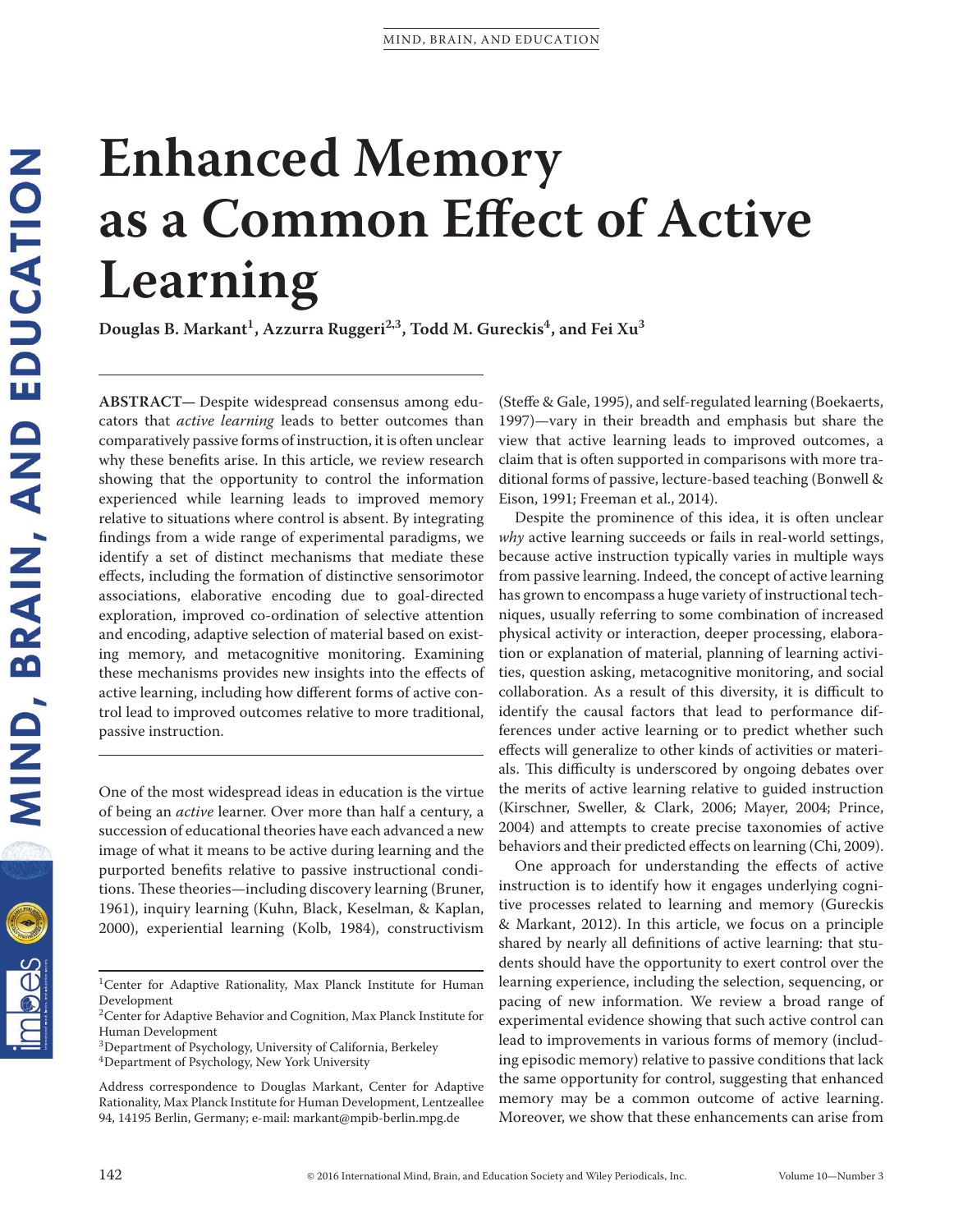a number of distinct mechanisms, depending on the kinds of control afforded by an instructional activity.

We begin by surveying experimental research that has examined the impact of active control on episodic memory. Comparing the types of tasks and materials used in existing work serves to highlight a set of mechanisms<sup>1</sup> through which active control influences memory, and which are diminished or absent during passive, observational experience. A critical contribution of this experimental work is the ability to separate the effects of exercising control from its consequences in terms of the information experienced during learning. For instance, students who ask questions during class may benefit for two reasons: they receive answers that are useful (i.e., a change in information), and they make decisions about which questions to ask (i.e., a process involved in exerting control). To account for this confound, many of the reviewed studies employ *yoked* experimental designs involving pairs of learners, wherein an active participant controls the flow of information during learning, while a second, yoked participant observes the experience generated by the active participant.This experimental approach is highly simplified relative to real-world instructional settings like classrooms, where typical activities involve multiple levels of control on the part of the student, each with its own effects on the information that is experienced. However, it makes it possible to isolate the causal mechanisms underlying the effects of control on memory, providing insight into the outcomes of different forms of active instruction.

In the second part of the article, we consider the generalizability of these findings with respect to three issues of relevance to educators. First, we examine the potential role of enhanced memory in inquiry-based learning, a common form of active instruction that is often associated with improvements in measures of conceptual learning. Second, we review the extent to which the effects of active control on memory are present over the course of development. Finally, we discuss the implications of these findings for the way that educators manage the trade-off between learner control and guided instruction.

# **HOW DOES ACTIVE CONTROL AFFECT EPISODIC MEMORY? IDENTIFYING KEY MECHANISMS**

Many educational philosophies advocate for independent, curiosity-driven exploration during learning. This vision is perhaps best exemplified by the Montessori practice, which emphasizes freedom of movement and manipulation of physical objects in a classroom, with exploration and play central to the design of learning activities (Montessori, 1912/1964; see also Gray, 2013). However, elements of active exploration are increasingly common in more structured educational contexts as well. For instance, experiential or

problem-based learning formats often involve direct manipulation or exploration of simulated microworlds or multimedia interfaces (De Jong, Linn, & Zacharia, 2013; Rieber, 1996). Recent research on computer-based instruction has examined how learning outcomes depend on the level of interactivity in these settings (e.g., the ability to control the pacing or sequence of animations or recorded lectures) but has produced inconsistent findings (Scheiter & Gerjets, 2007), particularly with respect to memory retention (Evans & Gibbons, 2007; Yildirim, Ozden, & Aksu, 2001). As noted by Scheiter and Gerjets (2007), one limitation of this line of research is a failure to account for differences in information that arise from learner control, making it difficult to assess how the act of exploring itself affects performance.

Although the importance of active exploration to perceptual and cognitive development has long been recognized in psychology (E. J. Gibson, 1988; Held & Hein, 1963), its impact on memory in particular has become increasingly evident through the use of yoked experimental paradigms. For instance, a number of studies have shown that certain forms of spatial memory (e.g., memory for the distances between landmarks) are enhanced by active navigation of the environment (see Chrastil & Warren, 2012 for a review). In these experiments, an active participant is (sometimes literally) in the driver's seat, making decisions and/or physically controlling movement through a real or virtual environment, while a yoked partner passively observes the same experience. For example, participants who walk through a series of hallways typically have better memory for the experienced route as compared to yoked participants who are conveyed along the same path in a wheelchair (cf. Chrastil & Warren, 2012).

Even when limited to relatively simple interactions with a set of stimuli (rather than navigating a complex spatial environment), active control is typically associated with improved memory (Craddock, Martinovic, & Lawson, 2011; Harman, Keith Humphrey, & Goodale, 1999; Liu, Ward, & Markall, 2007; Luursema & Verwey, 2011; Meijer & Van der Lubbe, 2011; Trewartha, Case, & Flanagan, 2014; Voss, Gonsalves, Federmeier, Tranel, & Cohen, 2011), despite the fact that the presented stimuli are matched within active/yoked pairs of participants. As one example, Harman et al. (1999) found that actively manipulating objects on a display (i.e., rotating a novel three-dimensional shape during a study period) led to faster recognition during a subsequent test than viewing videos of the same interactions.

Given that active and yoked participants in these experiments share the same experience, why does active control lead to better memory for that experience relative to passive observation? In the remainder of this section, we review a set of mechanisms that may underlie this kind of enhancement, drawing on a range of research topics including spatial navigation, goal-directed search, and self-guided study. We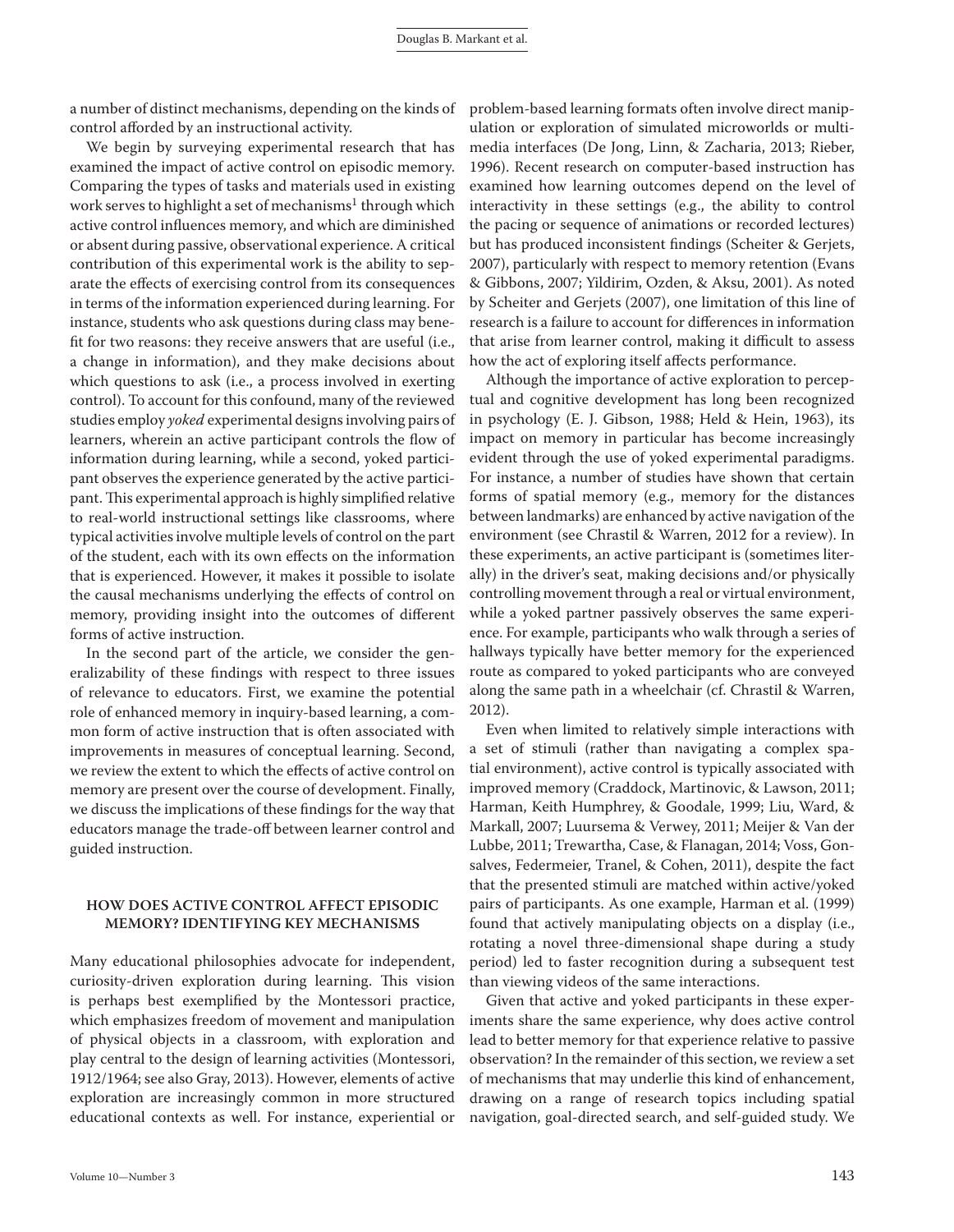focus our review on those findings that best illustrate a particular mechanism's effect on episodic memory. Note, however, that experimental tasks vary widely in the types of control involved in active conditions, and, as a result, some may engage more than one of the mechanisms described below.

#### **Encoding of Distinctive Sensorimotor Associations**

A basic function of episodic memory is to encode associations between different features of an experience, which then form the basis for later recollection. Retrieval of a specific element is more likely when it is involved in a rich network of associations than when it is encoded in isolation (Anderson & Bower, 1972; Craik & Tulving, 1975; Tulving & Thomson, 1973). For instance, it is easier to remember what we ate for breakfast yesterday when other features of the same event can be recalled, such as the morning news report that was playing in the background. Actions involved in exploration may play a similar role by generating additional cues that are bound to stimulus information (Hommel, 2004). According to this view, the physical act of exploring—moving to a new location, manipulating an object, searching for a toy in a bin, and the like—leads to a richer episodic representation that increases the likelihood of retrieving information about experienced stimuli from memory. As put by J. J. Gibson (1962), "to *apply* a stimulus to an observer is not the same as for an observer to *obtain* a stimulus" (p. 490). The act of *obtaining* is encoded in the memory for an event and provides additional cues that can facilitate later remembering.

A striking demonstration of this idea comes from a study by Trewartha et al. (2014) that examined memory for the spatial locations of objects arranged on a table. They compared active reaching (in which the participant moved his or her arm to touch a highlighted target object) to a passive condition in which a robot moved the participant's arm to the same location. When later asked to recall where targets had appeared, memory for their locations was better in the active condition, despite the fact that participants in both conditions experienced the same visual environment and limb movement (suggesting that the enhancement could not arise from proprioceptive information about their arm position, another potential source of associations). The authors argued that internal motor commands that active participants generated in order to execute reach movements contributed to a richer representation in memory, which subsequently increased the likelihood of recalling targets' locations.

Unlike exploration, in which the learner generates actions that are causally related to events that occur in the environment, passive observation is a *receptive* mode of experiencing stimuli that is externally driven and largely independent of the observer's actions (Markant & Gureckis,

2014; Murray & Gregg, 1969). In addition to taking fewer actions themselves, passive observers lack information that is generated in the course of physical exploration. Consider a child who, while playing with a new stuffed animal, discovers that squeezing the toy in a particular location causes it to squeak. Although a passive observer might easily infer the causal mechanism at work (e.g., *squeeze the head* → *squeak*), the observer will lack the sensorimotor association that constitutes part of the actor's memory for the same event (i.e., the squeezing action coinciding with the sound). This idea is consistent with a separate line of research showing that enacting a verbal instruction (e.g., *break the toothpick*) leads to more successful recall compared to hearing the instruction alone (Cohen, 1989) or observing another person carry it out (Engelkamp, Zimmer, Mohr, & Sellen, 1994; for a review, see Nilsson, 2000). In contrast to passive observation, active exploration generates a distinctive sensorimotor context in which events are encoded and which can then facilitate later retrieval (cf. Eysenck, 1979).

# **Elaborative Encoding Through Goal-Directed Search and Planning**

Exploration typically implies an element of goal-directed search, wherein the active learner makes decisions about where to look or how to navigate a space. In the spatial learning domain, there is recent evidence that such decision making is sufficient to enhance learning of the environment, even in the absence of physical interaction or control of movement. Plancher, Barra, Orriols, and Piolino (2013) compared active drivers and yoked passengers in a virtual driving experiment. Active participants were assigned to one of two conditions: an *interaction* condition, in which they drove a car along a route dictated by the experimenter, and a *planning* condition, in which they decided which direction to turn at each intersection and their choices were carried out by the experimenter. Compared to passive observation, in which participants simply watched a video of the driving experience generated by participants in the interaction condition, both active conditions led to better memory for the layout of the virtual environment and the route taken. Moreover, performance in the planning condition was higher than in the interaction condition, suggesting that deciding how to explore enhanced memory independently of the physical act of exploring itself.

Interestingly, the same study found the opposite pattern in recognition memory for objects encountered along the route, with passive observers showing better recognition relative to both active conditions (see also Brooks, 1999). This result raises the possibility that the mnemonic benefits of active exploration are specific to functional information that is relevant to making exploratory decisions, whereas incidental memory for goal-irrelevant information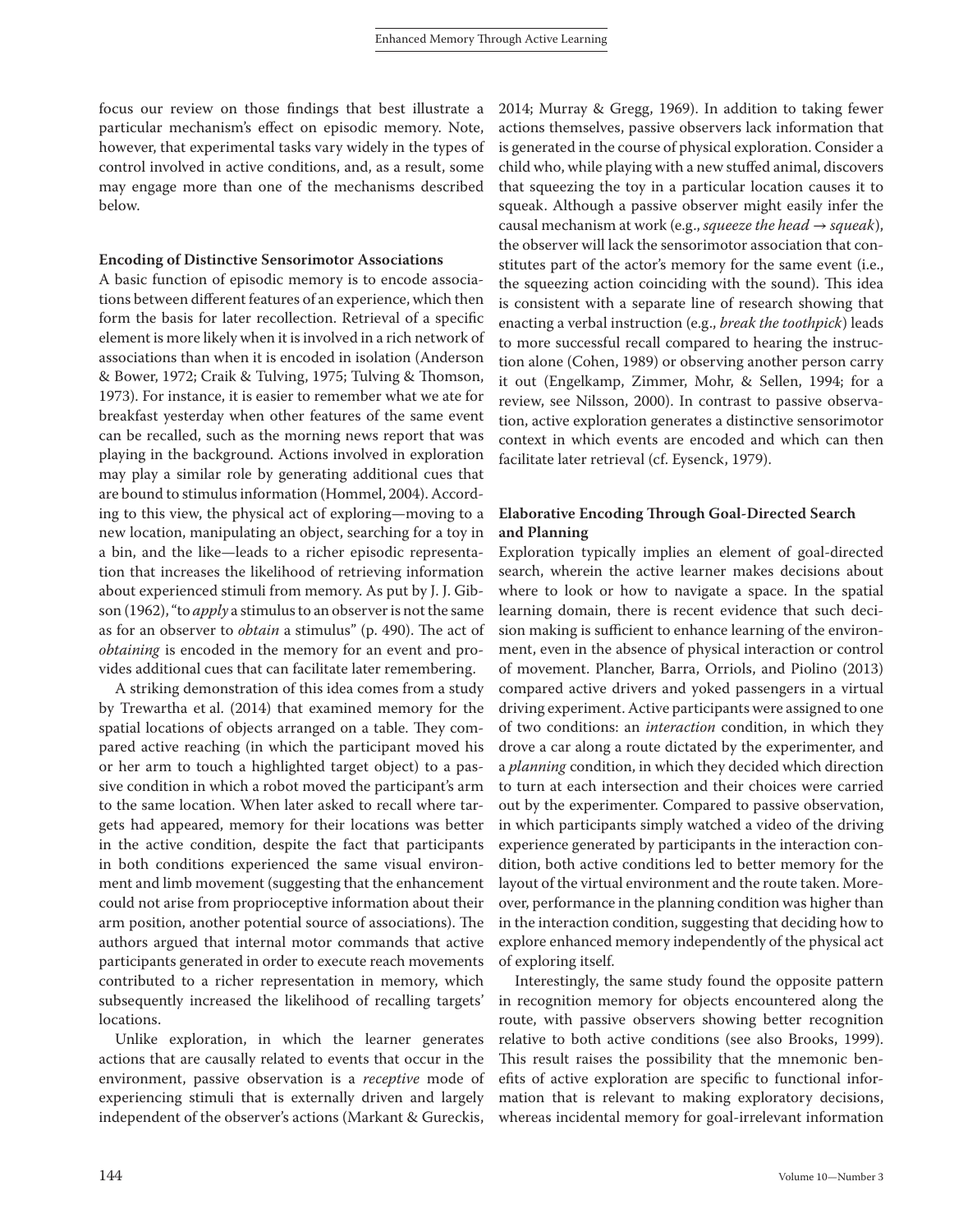

**Fig. 1.** (a) Depiction of object study task (Markant et al., 2014; Ruggeri, Markant, Gureckis, & Xu 2016) in which participants study iconic objects hidden in a grid. During active study with full control, participants decide where to move the window and how long to study each object. During active study with minimal control, participants only decide when to show the next item—the window follows a predetermined path, and objects are displayed for a fixed amount of time. (b) Illustration of the experimental task in Schober and Clark (1989). Three participants are seated in the same room, separated by dividers. The *director* gives instructions to the *matcher* as to how to arrange a set of shapes, while the yoked *overhearer* listens to their conversation and attempts to recreate the same arrangement.

could be impaired or unchanged relative to passive observation. According to this view, exploratory decision making is a constructivist process involving the formation of a mental representation of a space in order to support navigation decisions. Like other examples of elaborative encoding, in which stimuli are embedded in a distinctive, self-generated context (e.g., Bower, 1970), deciding how to search typically entails generating potential action plans and mentally simulating their effects based on features of the current state (e.g., one's location along a route relative to the goal location).This aspect of goal-directed search may support later retrieval (Voss, Galvan, & Gonsalves, 2011), an idea that is consistent with recent work implicating episodic memory in scene construction (Hassabis & Maguire, 2007) and information foraging (Johnson, Varberg, Benhardus, Maahs, & Schrater, 2012). Without a need to engage in exploratory decision making, passive observers are less likely to construct a representation of the search space and may instead allocate their attention to other aspects of the environment.

## **Co-ordination of Selective Attention and Memory Encoding**

In many interactive environments, active control implies that learners can adjust the pacing of new information to match their own attentional state. In contrast, passive observers may experience momentary lapses in attention

Volume 10—Number 3  $145$ 

(e.g., because of mind wandering or continued processing of earlier information) coinciding with the presentation of new material. A recent study by Markant, DuBrow, Davachi, and Gureckis (2014) suggests that this attentional co-ordination is one reason why active control leads to improved memory for materials encountered during exploration. The authors employed a memory task involving objects that were spatially arranged in a series of grids, with only one object visible at any point in time through a moving window (Figure 1a; see also Voss, Gonsalves et al., 2011). Participants alternated between active control blocks, in which they could control the movement of the window, and yoked blocks, in which they observed the study sequence that a previous participant had actively generated. Different levels of active control led to similar advantages in recognition memory as compared to yoked observation, including when active participants could only control the timing of new study episodes (i.e., pressing a button to reveal a preselected item for a fixed duration).

Episodic encoding is known to depend on attentional control, because memory performance declines when attention is divided during encoding (Craik, Govoni, Naveh-Benjamin, & Anderson, 1996). However, retention improves when the amount of time spent encoding each item is self-paced rather than set by an experimenter (Craik, Naveh-Benjamin, Ishaik, & Anderson, 2000), suggesting that self-paced learners can adjust the timing of study episodes based on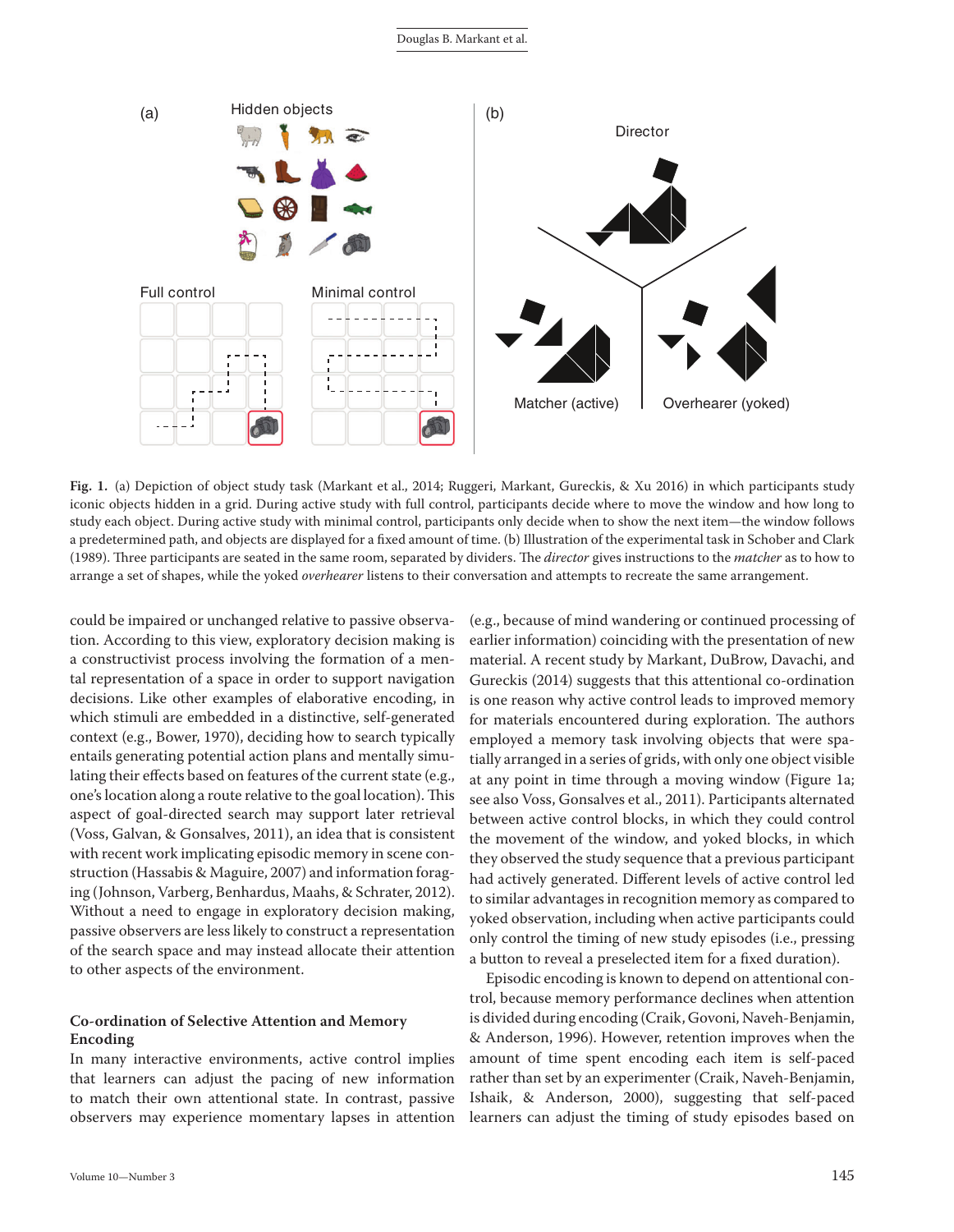their attentional state. Similarly, active control may allow the learner to co-ordinate the presentation of new material with their attentional resources (e.g., by delaying new items until they are finished processing prior material), a process that is especially advantageous in environments where many stimuli compete for attention, but only task-relevant information must be selected for learning (Chun & Turk-Browne, 2007). Like the other mechanisms described above, this self-pacing involves low-level, moment-to-moment processes that support interaction with a learning environment. Taken together, these results suggest that activities in which the flow of information is independent of the learner's state (as is the case in passive observation) will tend to produce poorer episodic memory as compared to active control.

#### **Adaptive Selection of Material**

Although educators cite a number of reasons for placing control in the hands of students (e.g., increased motivation), one of the most common arguments is that such control is a means for adaptive, individualized instruction (Bonwell & Eison, 1991). Even the best lecture is likely to have an uneven impact in a class of students with diverse backgrounds and abilities. Active students have the opportunity to shape the learning experience to their specific needs. An important question is whether, given this opportunity, students make adaptive decisions about how to study based on their existing knowledge.

A large body of work has examined how metacognitive mechanisms—particularly the process of monitoring one's own memory—guide students' decisions about what material to focus on or how to structure a learning experience (for a review, see Finley, Tullis, & Benjamin, 2010). Active learners are able to focus on material that they do not understand or have difficulty remembering while avoiding spending time on material that is already mastered or recognized as too difficult to learn (Nelson, 1993; Nelson & Leonesio, 1988). This advantage is the focus of research on study time allocation, which typically involves sets of items that must be memorized and which vary in difficulty (e.g., in pre-existing familiarity or relatedness). For instance, a typical study might involve learning to associate objects or words, such as English–Spanish translations like *family—familia* or *cranberry—arandano*. In contrast to the studies described above, this area of research tends to rely on experimental paradigms that minimize physical interaction or exploration. Under active conditions, participants decide how to structure further study, including which items to spend time on and for how long, a problem that is similar to flashcard-based study techniques that are widely used across different stages of education.

According to the *region of proximal learning* theory (Metcalfe, 2009), learners should allocate study time by

first evaluating items' existing strengths in memory and then studying those that are close to mastery. By allocating effort in this way, students can increase the number of items that are successfully encoded while avoiding items that are already known or that may be too difficult to commit to memory within the study period (i.e., items outside the region of proximal learning). A number of studies have shown that this active control of study leads to better memory performance than when study time is randomly allocated or dictated by another person (Kornell & Metcalfe, 2006; Metcalfe & Kornell, 2005; Tullis & Benjamin, 2011). These results highlight the shortcomings of "one-size-fits-all" study, even when designed to account for the difficulty of the materials. For example, Tullis and Benjamin (2011) compared three groups of participants: a *self-paced* group that controlled how long each item was studied, a *fixed* group that studied all items for the same amount of time, and a *normative* group that studied items for different amounts of time depending on their difficulty (as measured by the performance of an independent group of participants, with harder items allocated more study time). Surprisingly, the normative study condition was associated with the worst performance overall. The finding that the self-paced group performed better than both normative and fixed groups suggests that participants made adaptive study decisions in a way that reflected their existing memory. In other words, the choices made during self-guided study tend to be idiosyncratic: the experience generated by one student may be less effective for a yoked partner with different needs or existing memory (see also Markant et al., 2014).

#### **Enhanced Memory Due to Metacognitive Monitoring**

Beyond the benefits of individualizing study experiences, the metacognitive monitoring involved in making study decisions may itself facilitate memory, particularly when those decisions involve attempts to retrieve information from memory. For example, when deciding whether to study the definition of a term seen on the face of a flashcard, a student may first attempt to retrieve the definition from memory. This retrieval practice has been shown to improve subsequent memory for the association relative to mere re-presentation of the same item in the absence of retrieval attempts (Karpicke, 2009; Kimball & Metcalfe, 2003; Roediger & Karpicke, 2006). Like the facilitative effect of goal-directed search, making memory-based study decisions through retrieval practice can independently improve retention regardless of how those decisions are then carried out.

A further benefit of active control may therefore be that it naturally encourages students to engage in metacognitive monitoring that would not have occurred otherwise, including retrieval practice. It is important to note, however, that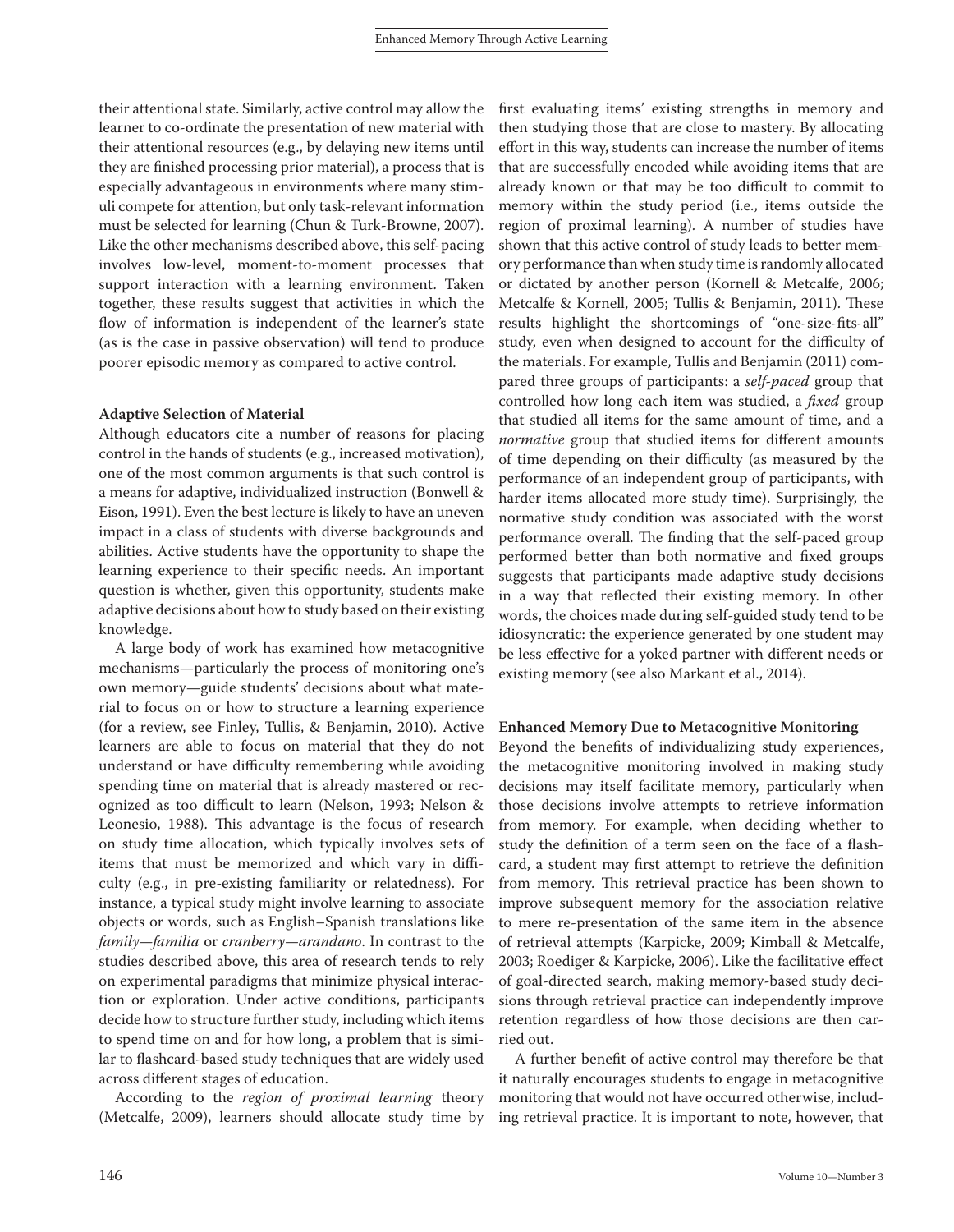students use a wide range of strategies for making study decisions and are often unaware of how those strategies affect retention. For example, most students view retrieval practice as an assessment strategy (i.e., "how much have I learned?") rather than a way to strengthen memory (Kornell & Son, 2009; Roediger & Karpicke, 2006). Karpicke (2009) showed that this belief affects whether people engage in retrieval practice, such that people are less likely to test their memory than to simply restudy a pair (particularly at early stages of learning when they have low confidence in their ability to retrieve the target). More generally, students tend to be unaware of longer term study strategies that improve retention like spaced repetition (Kornell & Bjork, 2007), consistent with an overall lack of strategic knowledge about how to structure study. Thus, maximizing the benefits of active control may depend on training students in study strategies that improve memory (Dunlosky, Rawson, Marsh, Nathan, & Willingham, 2013) or designing active learning tasks that directly engage metacognitive decision making.

## **BROADER IMPLICATIONS**

We have highlighted a number of ways in which active control affects episodic memory. Many of these lab-based studies involve variants of "active" behaviors common to educational settings, including physical interaction, self-pacing, metacognitive monitoring, and goal-driven exploration. Taken together, this work suggests that enhanced memory may be a common effect of these activities, but arises from different mechanisms depending on the kinds of control and goals involved. In the remainder of the article, we discuss the generalizability of these results with respect to three issues: (1) the effects of active control on inquiry-based, conceptual learning, (2) the developmental trajectory of active control and its impact on memory, and (3) the implications of these findings for determining the right balance between learner control and structured guidance in educational settings.

#### **Inquiry and Conceptual Learning**

Inquiry-based instruction is one of the most prominent examples of active learning in education, as evidenced by its central role in national curricular standards across a wide range of content areas (Saunders-Stewart, Gyles, & Shore, 2012). During active inquiry a student asks questions, collects information, or conducts experiments in a structured, hypothesis-driven manner. Although inquiry may involve elements of spatially grounded exploration or metacognitive control like those discussed above, it is distinguished by the need for students to go beyond the information present in the environment, to generate useful evidence in order to learn a new concept or test competing explanations of some

phenomenon. Like self-guided study, it allows learners to adaptively gather information that is helpful given what they already know while avoiding information that is redundant or beyond their grasp.

A crucial, unresolved question is whether the process of active inquiry leads to enhanced episodic memory for the resulting experience. Existing classroom-based research offers little insight into this question. Studies of inquiry-based instruction have predominantly focused on outcomes related to conceptual knowledge, including comprehension, concept inventories, or summative assessments like final exams (cf. Freeman et al., 2014; Saunders-Stewart et al., 2012), in keeping with a general tendency by educational psychologists to focus on conceptual and procedural learning rather than episodic memory for the events experienced during instruction (Martin, 1993). This gap is particularly striking given that standards for inquiry-based instruction strongly emphasize grounding inquiry in direct experiences that are likely to rely heavily on episodic memory (e.g., conducting experiments to investigate meaningful questions and making sense of empirical evidence; Loucks-Horsley & Olson, 2000). At present, a similar gap persists in lab-based research, because controlled comparisons of active and yoked concept learning have typically not assessed memory for the training experience. The contribution of episodic memory to gains in conceptual knowledge from active inquiry therefore remains an open question, despite the fact that it is thought to play an important role in the formation of semantic memory (McClelland, McNaughton, & O'Reilly, 1995), concept acquisition (Pothos and Wills, 2011), and transfer through analogical reasoning (Vendetti, Matlen, Richland, & Bunge, 2015). In the following, we describe two examples of how active inquiry facilitates conceptual learning in the lab and consider how enhanced episodic memory may play a role in those improvements.

Direct comparisons of active inquiry and yoked observation have generally found that active learners are more successful at acquiring simple concepts (Markant & Gureckis, 2014). One early example by Hunt (1965) compared active and passive learning of an artificial grammar, a set of rules that defined whether "statements" (i.e., strings of letters such as ZLT) were grammatical. Active learners generated statements and received feedback about whether they were consistent with the grammar, while yoked participants learned from the same set of statements through observation. At the end of training, active learners made fewer errors when judging the grammaticality of novel statements, showing better acquisition of the underlying grammar. One explanation for this result focuses on the usefulness of the information generated by active learners, who were able to test hypotheses about the grammar as they learned. For instance, if an active learner thought that a Z must always be followed by a T, he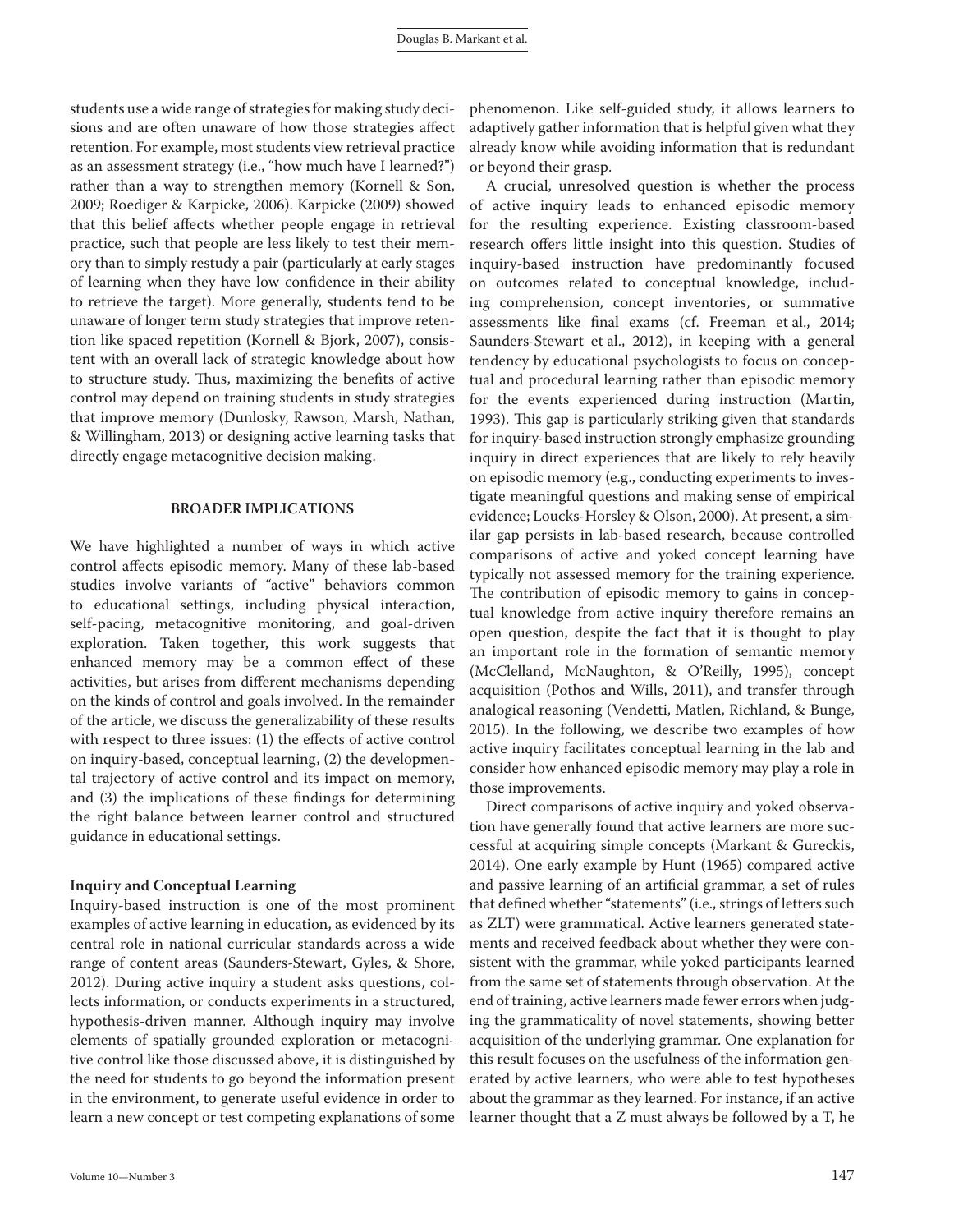or she could generate a counterexample (e.g., ZZZ) to test that belief, a direct hypothesis-testing process that is unavailable to a yoked partner. This kind of gap may arise whenever students have diverging beliefs or hypotheses but differ in their ability to control the selection of information (Markant & Gureckis, 2014).

Although studies of conceptual learning have predominantly focused on this informational benefit of active control, it is likely that typical inquiry-based activities engage many of the same memory-based mechanisms reviewed above. A study by Schober and Clark (1989) provides a compelling starting point for examining how differences in memory encoding might contribute to the gap between active and yoked learning. In this experiment (Figure 1b), an active participant (the *matcher*) conversed with a second participant (the *director*) to determine how to arrange a set of shapes on a table. A third, yoked participant (the *overhearer*) passively listened to the same conversation and attempted to recreate the target arrangement. Despite the seeming simplicity of the task, yoked listeners were at a distinct disadvantage relative to active matchers in their ability to reproduce the correct arrangement of objects. Beyond the opportunity to gather useful information, active matchers may have benefited in a number of ways from exercising control. Matchers could influence the pacing of new information and request repetitions or clarifications of instructions, allowing them to co-ordinate attention with the flow of information and correct any failures to process previous directions. Asking questions likely involved generating potential queries and predicting how the answers would help them achieve the goal, a planning process that was absent in the overhearing condition. Moreover, matchers contributed to a shared vocabulary to reference the materials, generating meaningful associations with individual objects in collaboration with the director. Even when directors gave effective instructions, yoked listeners were less able to follow them and appeared to lack the necessary contextual understanding to put them to use. Thus, although the opportunity to test hypotheses is a powerful learning aid, this example suggests that it cannot fully capture the effects of exercising control during active inquiry, including changes in the way that people construct and encode the experiences that form the basis for learning.

The same question can be applied to studies of causal learning, which often involve concepts that can only be acquired through active control (e.g., intervening on a causal system to distinguish correlation from causation). Recent research has examined how people make active interventions to generate evidence that distinguishes between possible causal explanations (Coenen, Rehder, & Gureckis, 2015; Gopnik et al., 2004; Lagnado & Sloman, 2004; Rottman & Keil, 2012; Sobel & Kushnir, 2006; Steyvers, Tenenbaum, Wagenmakers, & Blum, 2003). For example, Sobel and Kushnir (2006) created a task in which people learned about how a set of buttons led to the activation of a light. Participants either actively decided what test to conduct (pressing a combination of buttons) or were instructed to passively carry out the same test. Active participants were more likely to learn the correct causal structure despite the equivalence of the training experience, supporting the idea that the process of inquiry itself can facilitate learning independent of the information it generates. Although these studies tend to focus on the tests people generate during active causal learning, the mechanisms discussed in previous sections may also contribute to gains in learning relative to passive observation. For instance, because effects follow their causes in time, generating a causal intervention may aid in co-ordinating attention to the presentation of the effect (Lagnado & Sloman, 2004; see also McCormack, Frosch, Patrick, & Lagnado, 2015). Alternatively, deciding how to intervene on a system (i.e., designing an experiment) may lead learners to generate causal explanations, an elaborative process that has been shown to lead to improved retention (Dunlosky et al., 2013) but which may be less likely when interventions are simply observed.

Thus, lab-based studies of both conceptual and causal learning have largely focused on the informational benefit of active learning: the ability to generate evidence that is useful given one's own existing knowledge. Understanding the cognitive basis of inquiry-based instruction will require further research examining how active control interacts with episodic memory during such activities and assessing its impact relative to more passive forms of experience.

#### **Effects of Active Control During Development**

An important question for educators is how the effects of active control depend on a student's developmental stage. Although existing developmental comparisons in laboratory settings tend to be less informative about the specific mechanisms at work, there is increasing evidence that active control leads to improved memory beginning at an early age. For instance, active navigation of a spatial environment leads to better memory as early as five years of age (Feldman & Acredolo, 1979; McComas, Dulberg, & Latter, 1997; Poag, Cohen, & Weatherford, 1983). Moreover, this advantage is specific to task-relevant information, consistent with the idea that exploration depends on a constructivist search process that is absent in yoked observation. For example, a study by Cohen and Cohen (1982) examined first and sixth graders' spatial memory for a set of landmarks in a classroom. The landmarks were experienced in one of three ways: simply walking among them, performing unrelated tasks at each station, or performing a set of interrelated tasks that centered on a common theme (e.g., writing and sending a letter). Children in this latter condition had better spatial memory for the locations of the landmarks, regardless of age,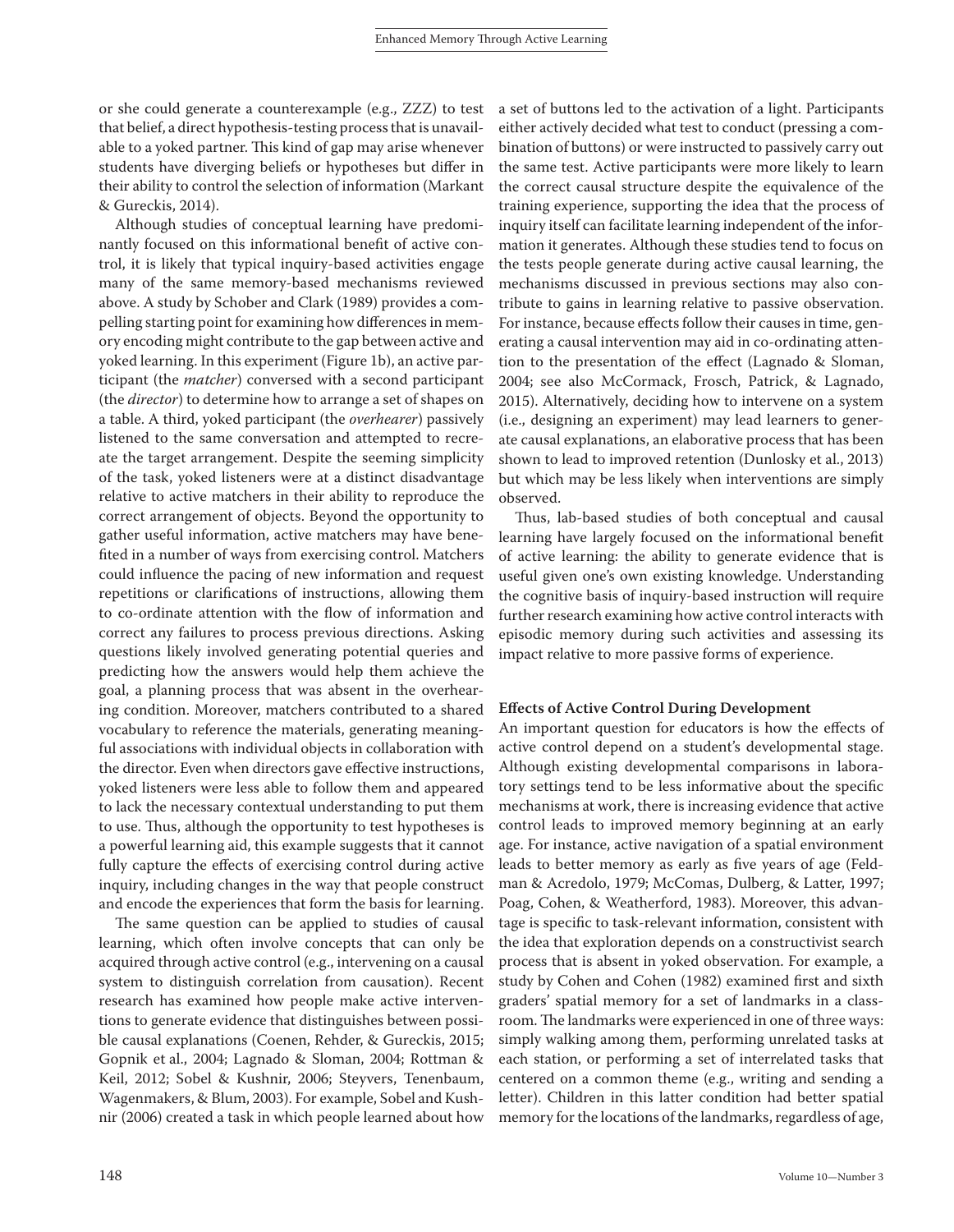suggesting that navigation in the service of a goal supported the formation of spatial memory. In a recent study involving a full control version of the task from Markant et al. (2014; see Figure 1a), Ruggeri, Markant, Gureckis, and Xu (2016) found that control over study led to improved memory for studied items among 6–8-year-old children. Moreover, this advantage remained in a follow-up recognition test after a 1-week delay, providing an important demonstration that the benefits of active control persist beyond the immediate testing situation.

Developmental studies of self-guided study similarly suggest early benefits from active control. Partridge, McGovern, Yung, and Kidd (2015) found that 3–4-year-olds had better memory for novel object–word associations when they chose which objects to learn about during study, as compared to passive observation in which no choices were required. However, as with adults, the ability to efficiently allocate study time appears to develop over the course of childhood (Dufresne & Kobasigawa, 1989; Metcalfe, 2002; Metcalfe & Finn, 2013). For example, Metcalfe (2002) showed that although sixth graders chose to study items based on their pre-existing memory, they were inefficient in controlling how long to study items (in particular, "laboring-in-vain" on words that were unlikely to be learned because of their difficulty). In general, young children's study decisions reflect sensitivity to the strength of their own memories, but the ability to strategically control study is seen to improve over the course of adolescence (see Schneider, 2008 for a review).

A similar distinction is seen in studies on active inquiry in young learners. Recent studies have shown that children can reason about statistical evidence and perform active interventions that facilitate learning (Schulz, 2012; Xu & Kushnir, 2013), that they are efficient in their active information search (Ruggeri, Lombrozo, Griffiths, & Xu, 2015), and that concept learning is more effective when given control over the learning experience compared to yoked observation of the same materials (Sim, Tanner, Alpert, & Xu, 2015). As in the case of adaptive study, however, the ability to use sophisticated intervention strategies (e.g., when reasoning about multivariable systems) develops with more experience in inquiry-based activities (Kuhn & Brannock, 1977; for a review, see Zimmerman, 2000). Although more work is necessary to clarify the roles of the mechanisms described above, these findings demonstrate that active control over learning can enhance both episodic memory and conceptual learning at early stages of development.

# **Implications for Instruction: Balancing Guidance and Learner Control**

Relative to passive observation, our review suggests that active control has positive effects on memory across a wide

range of activities and student populations. In particular, research on active exploration lends further support for the use of interactive, simulation-based instruction (De Jong et al., 2013). Controlling how to study and conducting active inquiry can also have a powerful influence on memory and learning but depend more closely on the acquisition of strategies for structuring learning events, which emerge with more experience as an active learner. Instructors should therefore consider whether minimizing student control improves (or normalizes) short-term outcomes at the expense of long-term retention of the material and the ability to learn independently outside of the classroom (Kuhn, 2007).

This trade-off between control and direct instruction poses a constant challenge for educators. What kinds of scaffolding are necessary to ensure understanding and retention of the content while fostering students' ability to learn in a self-directed manner? Some researchers have argued that placing control in students' hands forces them to engage in unnecessary search at the expense of meaningful learning (Kirschner et al., 2006; Mayer, 2004). It seems undeniable that a complete lack of feedback or guidance ("pure discovery," according to Mayer, 2004) will tend to produce poor outcomes for most students and that, more generally, instruction should not impose unwarranted cognitive demands simply to adhere to an idealized vision of active learning. On the other hand, the evidence we have reviewed strongly suggests that a complete absence of control during learning may render even the best direct instruction less memorable.

In our view, instructors can be better prepared to manage this trade-off if they know about the cognitive consequences of different forms of control that are involved in classroom activities, including their effects on memory formation. Although the benefits of active learning have been supported by large-scale comparisons with traditional, passive formats like lectures, there is a great deal of variability in how active instruction is implemented, and it remains unclear how efficacy depends on content domain or individual differences among students (Freeman et al., 2014). Identifying how active learning interacts with episodic memory is an important step toward understanding and predicting its benefits and, as we have noted, one that poses a number of open questions for further basic research.

*Acknowledgments—*The authors thank Deborah Koll for assistance with literature review.

## **NOTE**

1 We use the term *mechanism* throughout this article to describe psychological and situational factors that may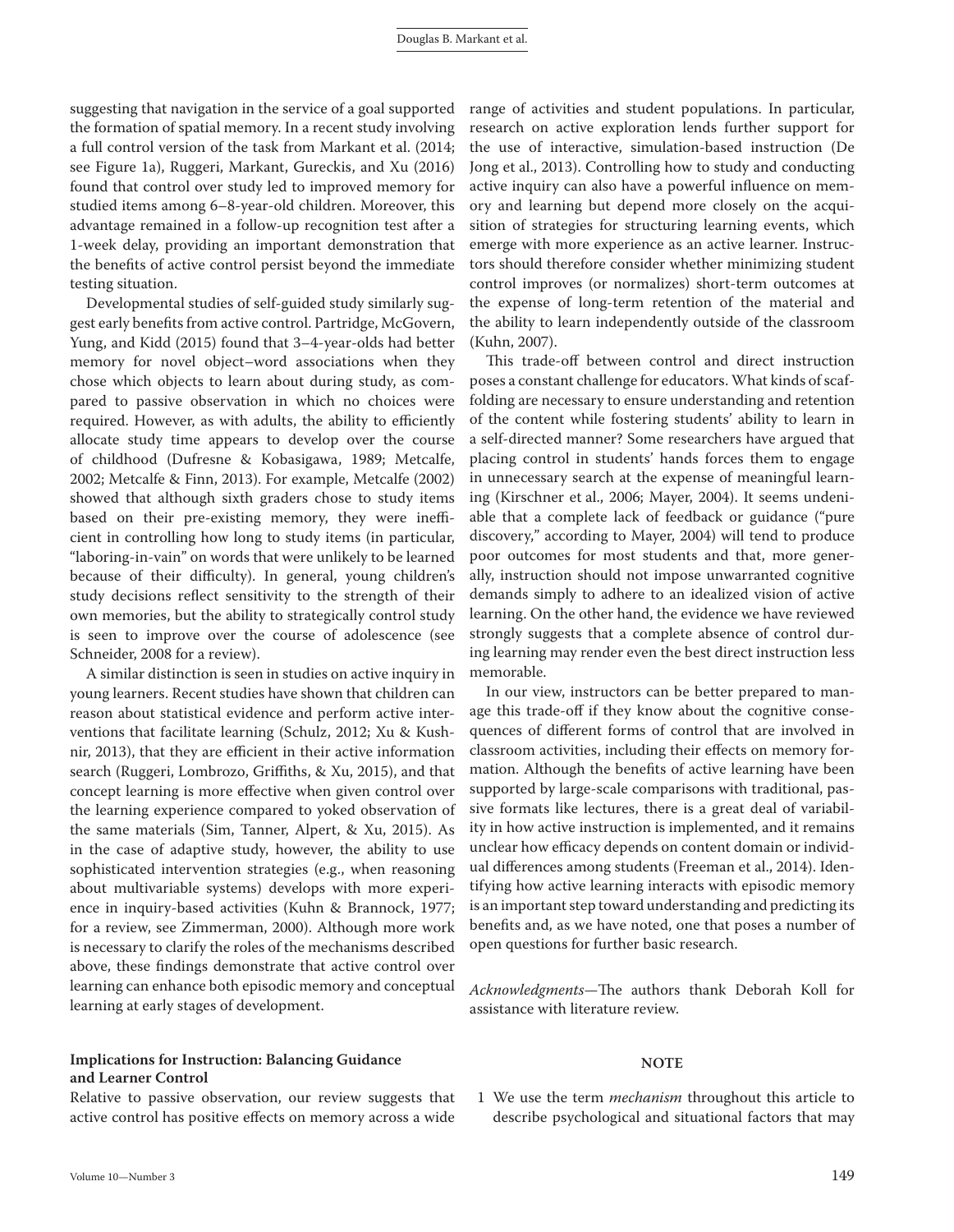impact learning and memory processes. These include processes within the individual as well as interactions between learners and their environment.

#### **REFERENCES**

- Anderson, J. R., & Bower, G. H. (1972). Recognition and retrieval processes in free recall. *Psychological Review*, *79*(2), 97–123.
- Boekaerts, M. (1997). Self-regulated learning: A new concept embraced by researchers, policy makers, educators, teachers, and students. *Learning and Instruction*, *7*(2), 161–186.
- Bonwell, C. C., & Eison, J. A. (1991). Active learning: Creating excitement in the classroom. *1991 ASHE-ERIC Higher Education Reports*. Washington, DC: Education Resources Information Center, U.S. department of Education.
- Bower, G. H. (1970). Analysis of a mnemonic device: Modern psychology uncovers the powerful components of an ancient system for improving memory. *American Scientist*, *52*, 496–510.
- Brooks, B. M. (1999). The specificity of memory enhancement during interaction with a virtual environment. *Memory*, *7*(1), 65–78.
- Bruner, J. (1961).The act of discovery. *Harvard Educational Review*, *31*(1), 21–32.
- Chi, M. (2009). Active-constructive-interactive: A conceptual framework for differentiating learning activities. *Topics in Cognitive Science*, *1*(1), 73–105.
- Chrastil, E., & Warren, W. (2012). Active and passive contributions to spatial learning. *Psychonomic Bulletin and Review*, *19*, 1–23.
- Chun, M. M., & Turk-Browne, N. B. (2007). Interactions between attention and memory. *Current Opinion in Neurobiology*, *17*(2), 177–184.
- Coenen, A., Rehder, B., & Gureckis, T. M. (2015). Strategies to intervene on causal systems are adaptively selected. *Cognitive Psychology*, *79*, 102–133.
- Cohen, R. L. (1989). Memory for action events: The power of enactment. *Educational Psychology Review*, *1*(1), 57–80.
- Cohen, S., & Cohen, R. (1982). Distance estimates of children as a function of type of activity in the environment. *Child Development*, *53*, 834–837.
- Craddock, M., Martinovic, J., & Lawson, R. (2011). An advantage for active versus passive aperture-viewing in visual object recognition. *Perception*, *40*, 1154–1163.
- Craik, F. I., Govoni, R., Naveh-Benjamin, M., & Anderson, N. D. (1996). The effects of divided attention on encoding and retrieval processes in human memory. *Journal of Experimental Psychology: General*, *125*, 159–180.
- Craik, F. I., Naveh-Benjamin, M., Ishaik, G., & Anderson, N. D. (2000). Divided attention during encoding and retrieval: Differential control effects? *Journal of Experimental Psychology: Learning, Memory, and Cognition*, *26*, 1744–1749.
- Craik, F. I., & Tulving, E. (1975). Depth of processing and the retention of words in episodic memory. *Journal of Experimental Psychology: General*, *104*, 268–294.
- De Jong, T., Linn, M. C., & Zacharia, Z. C. (2013). Physical and virtual laboratories in science and engineering education. *Science*, *340*(6130), 305–308.
- Dufresne, A., & Kobasigawa, A. (1989). Children's spontaneous allocation of study time: Differential and sufficient aspects. *Journal of Experimental Child Psychology*, *47*, 274–296.
- Dunlosky, J., Rawson, K. A., Marsh, E. J., Nathan, M. J., & Willingham, D. T. (2013). Improving students' learning with effective learning techniques promising directions from cognitive and educational psychology. *Psychological Science in the Public Interest*, *14*(1), 4–58.
- Engelkamp, J., Zimmer, H. D., Mohr, G., & Sellen, O. (1994). Memory of self-performed tasks: Self-performing during recognition. *Memory and Cognition*, *22*(1), 34–39.
- Evans, C., & Gibbons, N. J. (2007). The interactivity effect in multimedia learning. *Computers and Education*, *49*, 1147–1160.
- Eysenck, M. W. (1979). Depth, elaboration, and distinctiveness. In L. S. Cermak & F. I. M. Craik (Eds.), *Levels of processing in human memory* (pp. 89–118). Hillsdale, NJ: Lawrence Erlbaum.
- Feldman, A., & Acredolo, L. (1979). The effect of active versus passive exploration on memory for spatial location in children. *Child Development*, *50*, 698–704.
- Finley, J. R., Tullis, J. G., & Benjamin, A. S. (2010). Metacognitive control of learning and remembering. In M. S. Khine & I. M. Saleh (Eds.), *New science of learning: Cognition, computers and collaboration in education* (pp. 109–131). New York, NY: Springer.
- Freeman, S., Eddy, S. L., McDonough, M., Smith, M. K., Okoroafor, N., Jordt, H., & Wenderoth, M. P. (2014). Active learning increases student performance in science, engineering, and mathematics. *Proceedings of the National Academy of Sciences of the United States of America*, *111*(23), 8410–8415.
- Gibson, E. J. (1988). Exploratory behavior in the development of perceiving, acting, and the acquiring of knowledge. *Annual Review of Psychology*, *39*, 1–42.
- Gibson, J. J. (1962). Observations on active touch. *Psychological Review*, *69*, 477–491.
- Gopnik, A., Glymour, C., Sobel, D. M., Schulz, L. E., Kushnir, T., & Danks, D. (2004). A theory of causal learning in children: Causal maps and Bayes nets. *Psychological Review*, *111*(1), 3–32.
- Gray, P. (2013). *Free to learn: Why unleashing the instinct to play will make our children happier, more self-reliant, and better students for life*. New York, NY: Basic Books.
- Gureckis, T. M., & Markant, D. (2012). Self-directed learning: A cognitive and computational perspective. *Perspectives on Psychological Science*, *7*, 464–481.
- Harman, K. L., Keith Humphrey, G., & Goodale, M. A. (1999). Active manual control of object views facilitates visual recognition. *Current Biology*, *9*, 1315–1318.
- Hassabis, D., & Maguire, E. A. (2007). Deconstructing episodic memory with construction. *Trends in Cognitive Sciences*, *11*(7), 299–306.
- Held, R., & Hein, A. (1963). Movement-produced stimulation in the development of visually guided behavior. *Journal of Comparative and Physiological Psychology*, *56*, 872–876.
- Hommel, B. (2004). Event files: Feature binding in and across perception and action. *Trends in Cognitive Sciences*, *8*, 494–500.
- Hunt, E. (1965). Selection and reception conditions in grammar and concept learning. *Journal of Verbal Learning and Verbal Behavior*, *4*(3), 211–215.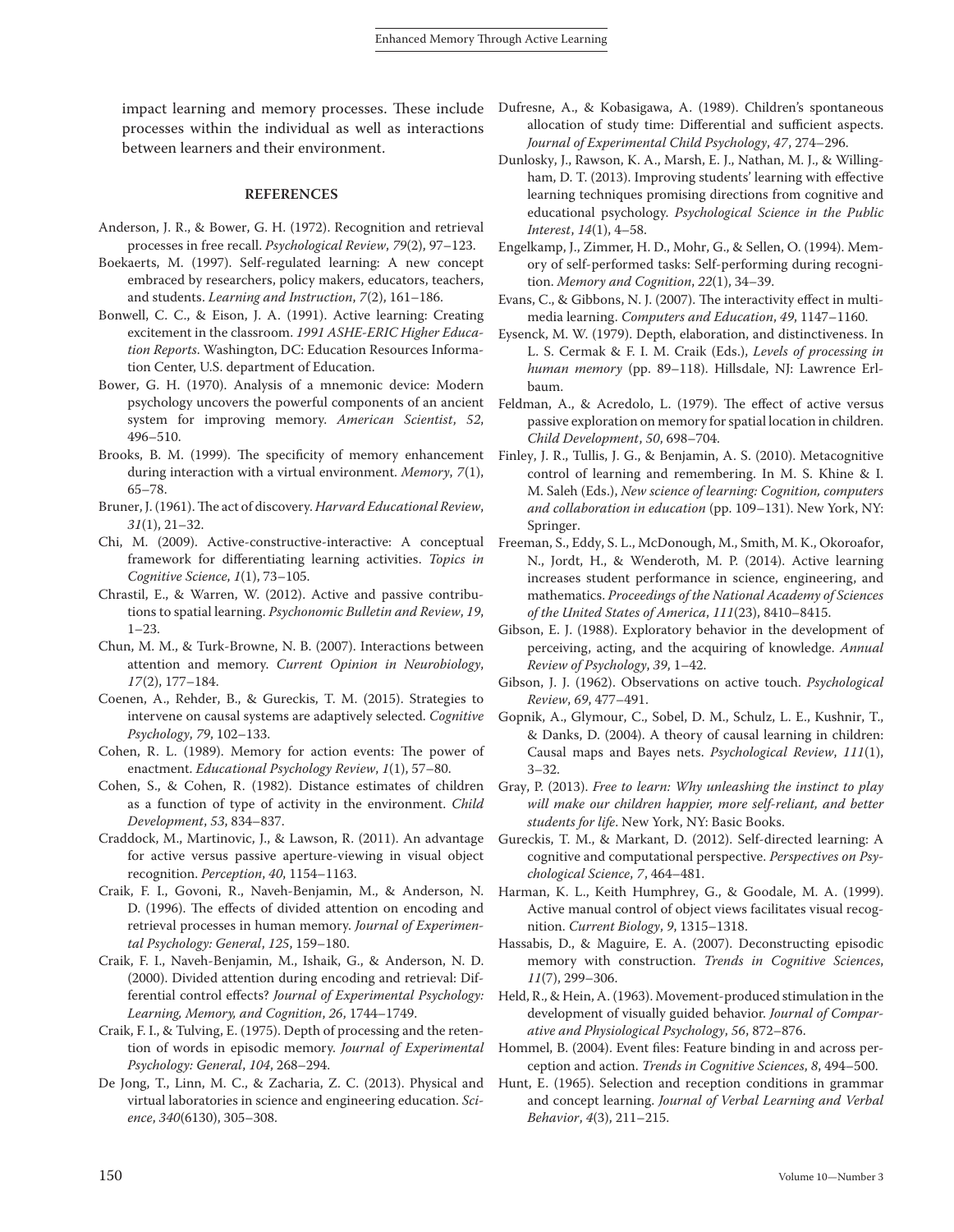- Johnson, A., Varberg, Z., Benhardus, J., Maahs, A., & Schrater, P. (2012).The hippocampus and exploration: Dynamically evolving behavior and neural representations. *Frontiers in Human Neuroscience*, *6*, 216, doi:10.3389/fnhum.2012.00216.
- Karpicke, J. (2009). Metacognitive control and strategy selection: Deciding to practice retrieval during learning. *Journal of Experimental Psychology: General*, *138*(4), 469–486.
- Kimball, D., & Metcalfe, J. (2003). Delaying judgments of learning affects memory, not metamemory. *Memory and Cognition*, *31*, 918–929.
- Kirschner, P., Sweller, J., & Clark, R. (2006). Why minimal guidance during instruction does not work: An analysis of the failure of constructivist, discovery, problem-based, experiential, and inquiry-based teaching. *Educational Psychologist*, *41*(2), 75–86.
- Kolb, D. (1984). *Experiential learning: Experience as the source of learning and development*. Englewood Cliffs, NJ: Prentice-Hall.
- Kornell, N., & Bjork, R. (2007). The promise and perils of self-regulated study. *Psychonomic Bulletin and Review*, *14*(2), 219–224.
- Kornell, N., & Metcalfe, J. (2006). Study efficacy and the region of proximal learning framework. *Journal of Experimental Psychology: Learning, Memory, and Cognition*, *32*, 609–622.
- Kornell, N., & Son, L. (2009). Learners' choices and beliefs about self-testing. *Memory*, *17*, 493–501.
- Kuhn, D. (2007). Is direct instruction an answer to the right question? *Educational Psychologist*, *42*(2), 109–113.
- Kuhn, D., Black, J., Keselman, A., & Kaplan, D. (2000). The development of cognitive skills to support inquiry learning. *Cognition and Instruction*, *18*, 495–523.
- Kuhn, D., & Brannock, J. (1977). Development of the isolation of variables scheme in experimental and "natural experiment" contexts. *Developmental Psychology*, *13*(1), 9–14.
- Lagnado, D. A., & Sloman, S. A. (2004). The advantage of timely intervention. *Journal of Experimental Psychology: Learning, Memory, and Cognition*, *30*, 856–876.
- Liu, C. H., Ward, J., & Markall, H. (2007). The role of active exploration of 3d face stimuli on recognition memory of facial information. *Journal of Experimental Psychology. Human Perception and Performance*, *33*, 895–904.
- Loucks-Horsley, S., & Olson, S. (Eds.). (2000). *Inquiry and the national science education standards: A guide for teaching and learning*. Washington, DC: National Academies Press.
- Luursema, J. M., & Verwey, W. B. (2011). The contribution of dynamic exploration to virtual anatomical learning. *Advances in Human-Computer Interaction*, *2011*, 7 doi:10.1155/2011/965342.
- Markant, D., DuBrow, S., Davachi, L., & Gureckis, T. M. (2014). Deconstructing the effect of self-directed study on episodic memory. *Memory and Cognition*, *42*, 1211–1224.
- Markant, D., & Gureckis, T. M. (2014). Is it better to select or to receive? Learning via active and passive hypothesis testing. *Journal of Experimental Psychology: General*, *143*, 94–122.
- Martin, J. (1993). Episodic memory: A neglected phenomenon in the psychology of education. *Educational Psychologist*, *28*(2), 169–183.
- Mayer, R. (2004). Should there be a three-strikes rule against pure discovery learning? *American Psychologist*, *59*(1), 14–19.
- McClelland, J., McNaughton, B., & O'Reilly, R. (1995). Why there are complementary learning systems in the hippocampus and neocortex: Insights from the successes and failures of connectionist models of learning and memory. *Psychological Review*, *102*, 419–457.
- McComas, J., Dulberg, C., & Latter, J. (1997). Children's memory for locations visited: Importance of movement and choice. *Journal of Motor Behavior*, *29*, 223–229.
- McCormack, T., Frosch, C., Patrick, F., & Lagnado, D. (2015). Temporal and statistical information in causal structure learning. *Journal of Experimental Psychology: Learning, Memory, and Cognition*, *41*, 395–416.
- Meijer, F., & Van der Lubbe, R. H. (2011). Active exploration improves perceptual sensitivity for virtual 3d objects in visual memory. *Vision Research*, *51*, 2431–2439.
- Metcalfe, J. (2002). Is study time allocated selectively to a region of proximal learning? *Journal of Experimental Psychology: General*, *131*, 349–363.
- Metcalfe, J. (2009). Metacognitive judgments and control of study. *Current Directions in Psychological Science*, *18*(3), 159–163.
- Metcalfe, J., & Finn, B. (2013). Metacognition and control of study choice in children. *Metacognition and Learning*, *8*(1), 19–46.
- Metcalfe, J., & Kornell, N. (2005). A region of proximal learning model of study time allocation. *Journal of Memory and Language*, *52*, 463–477.
- Montessori, M. (1912/1964). *The Montessori method*. New York, NY: Schocken.
- Murray, F., & Gregg, R. (1969). Reception versus selection procedures in concept learning. *Journal of Experimental Psychology*, *82*, 571–572.
- Nelson, T. O. (1993). Judgments of learning and the allocation of study time. *Journal of Experimental Psychology: General*, *122*, 269–273.
- Nelson, T. O., & Leonesio, R. J. (1988). Allocation of self-paced study time and the "labor-in-vain effect". *Journal of Experimental Psychology: Learning, Memory, and Cognition*, *14*, 676–686.
- Nilsson, L.-G. (2000). Remembering actions and words. In *The Oxford handbook of memory* (pp. 137–148). New York, NY: Oxford University Press.
- Partridge, E., McGovern, M. G., Yung, A., & Kidd, C. (2015). Young children's self-directed information gathering on touchscreens. In R. Dale, C. Jennings, P. Maglio, T. Matlock, D. Noelle, A. Warlaumont, & J. Yoshimi (Eds.), *Proceedings of the 37th annual conference of the Cognitive Science Society*. Austin, TX: Cognitive Science Society.
- Plancher, G., Barra, J., Orriols, E., & Piolino, P. (2013). The influence of action on episodic memory: A virtual reality study. *Quarterly Journal of Experimental Psychology*, *66*, 895–909.
- Poag, C. K., Cohen, R., & Weatherford, D. L. (1983). Spatial representations of young children: The role of self-versus adult-directed movement and viewing. *Journal of Experimental Child Psychology*, *35*, 172–179.
- Pothos, E. M., & Wills, A. J. (2011). *Formal approaches in categorization*. Cambridge, UK: Cambridge University Press.
- Prince, M. (2004). Does active learning work? A review of the research. *Journal of Engineering Education*, *93*, 223–232.
- Rieber, L. P. (1996). Seriously considering play: Designing interactive learning environments based on the blending of